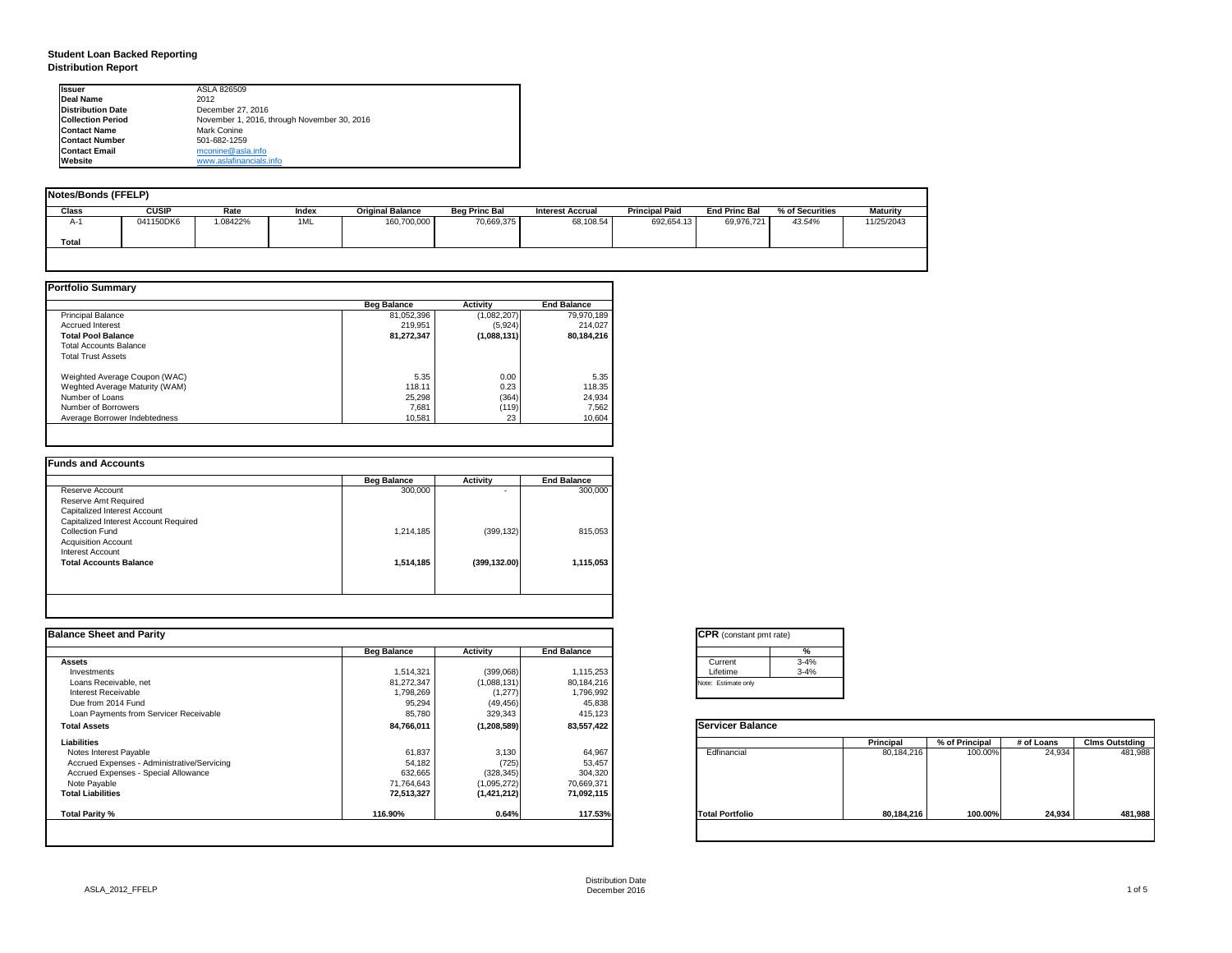## **Student Loan Backed Reporting Distribution Report**

|                           | # of Loans       |               | <b>Principal</b> |               | % of Principal   |               | <b>WAC</b>       |               | <b>WARM</b>      |               |
|---------------------------|------------------|---------------|------------------|---------------|------------------|---------------|------------------|---------------|------------------|---------------|
|                           | <b>Beginning</b> | <b>Ending</b> | <b>Beginning</b> | <b>Ending</b> | <b>Beginning</b> | <b>Ending</b> | <b>Beginning</b> | <b>Ending</b> | <b>Beginning</b> | <b>Ending</b> |
| In School                 | 180              | 172           | 616,232          | 587,608       | 0.76%            | 0.73%         | 5.31             | 5.38          | 119.33           | 119.47        |
| Grace                     | 108              | 34            | 309,617          | 110,360       | 0.38%            | 0.14%         | 5.70             | 5.23          | 117.48           | 118.10        |
| Repayment                 |                  |               |                  |               |                  |               |                  |               |                  |               |
| Current                   | 15,647           | 15,378        | 46,319,239       | 45,558,622    | 56.99%           | 56.82%        | 5.45             | 5.45          | 123.71           | 123.87        |
| 31-60 Days Delinquent     | 825              | 948           | 3,020,364        | 3,443,066     | 3.72%            | 4.29%         | 5.40             | 5.42          | 121.36           | 124.22        |
| 61-90 Days Delinquent     | 515              | 531           | 2,118,320        | 2,082,792     | 2.61%            | 2.60%         | 5.68             | 5.43          | 119.12           | 122.35        |
| 91-120 Days Delingent     | 311              | 403           | 970,251          | 1,675,793     | 1.19%            | 2.09%         | 5.34             | 5.69          | 102.76           | 117.47        |
| 121-180 Days Delinquent   | 509              | 461           | 1,883,793        | 1,617,997     | 2.32%            | 2.02%         | 5.37             | 5.32          | 121.35           | 108.74        |
| 181-270 Days Delinquent   | 729              | 772           | 2,662,993        | 2,886,459     | 3.28%            | 3.60%         | 5.52             | 5.60          | 108.57           | 114.98        |
| 271+ Days Delinquent      | 166              | 158           | 535,129          | 557,640       | 0.66%            | 0.70%         | 5.76             | 5.39          | 93.10            | 95.27         |
| <b>Total Repayment</b>    | 18,702           | 18,651        | 57,510,089       | 57,822,370    | 70.76%           | 72.11%        | 5.46             | 5.46          | 122.00           | 122.51        |
| Forbearance               | 3,075            | 2,876         | 11,944,365       | 10,951,441    | 14.70%           | 13.66%        | 5.49             | 5.49          | 115.62           | 114.45        |
| Deferment                 | 3,086            | 3,055         | 10,389,156       | 10,247,500    | 12.78%           | 12.78%        | 5.41             | 5.40          | 118.40           | 118.51        |
| <b>Claims in Progress</b> | 132              | 146           | 441,104          | 464,936       | 0.54%            | 0.58%         | 5.07             | 5.91          | 110.61           | 94.31         |
| <b>Claims Denied</b>      | 15               |               | 61,784           |               | 0.08%            |               | 5.68             |               | 106.53           |               |
| <b>Total Portfolio</b>    | 25,298           | 24,934        | 81,272,347       | 80,184,216    | 100%             | 100%          | 5.45             | 5.46          | 120.49           | 120.71        |

|                                     |                  | # of Loans    |                  | <b>Principal</b> | % of Principal   |               | <b>WAC</b>       |               | <b>WARM</b>      |               |
|-------------------------------------|------------------|---------------|------------------|------------------|------------------|---------------|------------------|---------------|------------------|---------------|
|                                     | <b>Beginning</b> | <b>Ending</b> | <b>Beginning</b> | <b>Ending</b>    | <b>Beginning</b> | <b>Ending</b> | <b>Beginning</b> | <b>Ending</b> | <b>Beginning</b> | <b>Ending</b> |
| Current                             | 15,647           | 15,378        | 46,319,239       | 45,558,622       | 80.54%           | 78.79%        | 5.45             | 5.45          | 123.71           | 123.87        |
| 31-60 Days Delinquent               | 825              | 948           | 3,020,364        | 3,443,066        | 5.25%            | 5.95%         | 5.40             | 5.42          | 121.36           | 124.22        |
| 61-90 Days Delinquent               | 515              | 531           | 2,118,320        | 2,082,792        | 3.68%            | 3.60%         | 5.68             | 5.43          | 119.12           | 122.35        |
| 91-120 Days Delingent               | 311              | 403           | 970,251          | 1,675,793        | 1.69%            | 2.90%         | 5.34             | 5.69          | 102.76           | 117.47        |
| 121-180 Days Delinquent             | 509              | 461           | 1,883,793        | 1,617,997        | 3.28%            | 2.80%         | 5.37             | 5.32          | 121.35           | 108.74        |
| 181-270 Days Delinquent             | 729              | 772           | 2,662,993        | 2,886,459        | 4.63%            | 4.99%         | 5.52             | 5.60          | 108.57           | 114.98        |
| 271+ Days Delinquent                | 166              | 158           | 535,129          | 557,640          | 0.93%            | 0.96%         | 5.76             | 5.39          | 93.10            | 95.27         |
| <b>Total Portfolio in Repayment</b> | 18,702           | 18,651        | 57,510,089       | 57,822,370       | 100%             | 100%          | 5.46             | 5.46          | 122.00           | 122.51        |

| <b>Portfolio by Loan Type</b>           |                  |               |                  |               |                  |               |                  |        |                  |               |
|-----------------------------------------|------------------|---------------|------------------|---------------|------------------|---------------|------------------|--------|------------------|---------------|
|                                         | # of Loans       |               | <b>Principal</b> |               | % of Principal   |               | <b>WAC</b>       |        | <b>WARM</b>      |               |
|                                         | <b>Beginning</b> | <b>Ending</b> | Beginning        | <b>Ending</b> | <b>Beginning</b> | <b>Ending</b> | <b>Beginning</b> | Ending | <b>Beginning</b> | <b>Ending</b> |
| <b>Subsidized Consolidation Loans</b>   |                  |               |                  |               |                  |               |                  |        |                  |               |
| <b>Unsubsidized Consolidation Loans</b> |                  |               |                  |               |                  |               |                  |        |                  |               |
| <b>Subsidized Stafford Loans</b>        | 14,206           | 14,002        | 37,129,801       | 36,577,588    | 45.69%           | 45.62%        | 5.30             | 5.31   | 114.84           | 114.96        |
| <b>Unsubsidized Stafford Loans</b>      | 10,449           | 10,311        | 41,643,083       | 41,158,319    | 51.24%           | 51.33%        | 5.44             | 5.44   | 126.58           | 126.81        |
| PLUS/GradPLUS Loans                     | 643              | 621           | 2,499,462        | 2,448,309     | 3.08%            | 3.05%         | 7.99             | 7.99   | 103.16           | 103.81        |
| <b>SLS Loans</b>                        |                  |               |                  |               |                  |               |                  |        |                  |               |
| <b>Total Portfolio</b>                  | 25,298           | 24,934        | 81,272,347       | 80,184,216    | 100%             | 100%          | 5.45             | 5.46   | 120.49           | 120.71        |

|                                            |                  | # of Loans    |                  | <b>Principal</b> | % of Principal   |               | <b>WAC</b>       |               | <b>WARM</b>      |        |
|--------------------------------------------|------------------|---------------|------------------|------------------|------------------|---------------|------------------|---------------|------------------|--------|
|                                            | <b>Beginning</b> | <b>Ending</b> | <b>Beginning</b> | Ending           | <b>Beginning</b> | <b>Ending</b> | <b>Beginning</b> | <b>Ending</b> | <b>Beginning</b> | Ending |
| Graduate / 4-Year Loans                    | 19,636           | 19,368        | 65,490,976       | 64,620,407       | 80.58%           | 80.59%        | 5.45             | 5.45          | 121.22           | 121.41 |
| 2-Year Loans                               | 5,178            | 5,096         | 14,667,583       | 14,477,539       | 18.05%           | 18.06%        | 5.49             | 5.50          | 118.06           | 118.38 |
| Proprietary / Technical / Vocational Loans | 484              | 470           | 1,113,788        | 1,086,270        | 1.37%            | 1.35%         | 5.48             | 5.52          | 110.12           | 109.89 |
| Unknown (Consolidation) Loans              |                  |               |                  |                  |                  |               |                  |               |                  |        |
| <b>Other Loans</b>                         |                  |               |                  |                  |                  |               |                  |               |                  |        |
| <b>Total Portfolio</b>                     | 25,298           | 24,934        | 81,272,347       | 80,184,216       | 100%             | 100%          | 5.45             | 5.46          | 120.49           | 120.71 |

|                        | # of Loans       | <b>Principal</b> |                  | % of Principal |                  |               |
|------------------------|------------------|------------------|------------------|----------------|------------------|---------------|
|                        | <b>Beginning</b> | <b>Ending</b>    | <b>Beginning</b> | <b>Ending</b>  | <b>Beginning</b> | <b>Ending</b> |
| <b>Fixed Loans</b>     | 14,987           | 14,793           | 53,998,604       | 53,338,124     | 66.44%           | 66.52%        |
| Variable Loans         | 10,311           | 10,141           | 27,273,743       | 26,846,092     | 33.56%           | 33.48%        |
| T-Bill Loans           | 10,311           | 10,141           | 27,273,743       | 26,846,092     | 33.56%           | 33.48%        |
| <b>CMT Loans</b>       |                  |                  |                  |                |                  |               |
| <b>Total Portfolio</b> | 25,298           | 24,934           | 81,272,347       | 80,184,216     | 100%             | 100%          |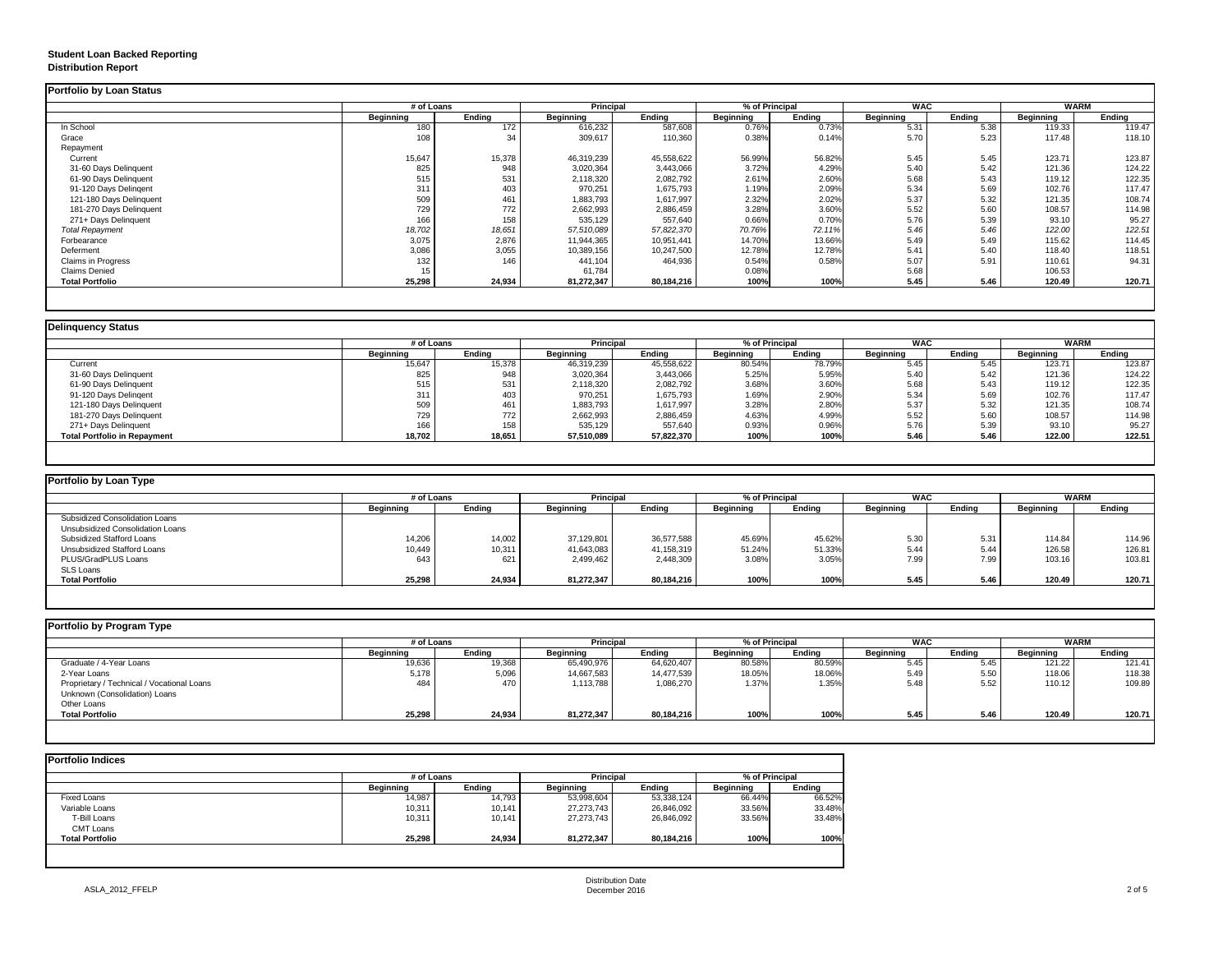**Distribution Date** December 27, 2016<br>**Collection Period** November 1, 2016, through Novem November 1, 2016, through November 30, 2016

# **Collection Activity**

| <b>Collection Account</b>                                                                    | as of 11/30/2016 |
|----------------------------------------------------------------------------------------------|------------------|
| Beginning Balance - November 1, 2016                                                         | 1,214,185        |
| <b>Collection Amount Received</b>                                                            | 1,148,987        |
| <b>Recoveries</b>                                                                            |                  |
| Reserve Account                                                                              |                  |
| <b>Excess of Required Reserve Account</b>                                                    |                  |
| Interest on Investment Earnings                                                              | 421              |
| Capitalized Interest Account (after a stepdown or release date)                              |                  |
| <b>Acquisition Account</b>                                                                   |                  |
| Payments from Guarantor                                                                      |                  |
| Transfer from 2010 Collection Fund for correction of error                                   |                  |
| <b>Required Repurchases</b>                                                                  |                  |
| Special Allowance Payable to Department of Education                                         | (334, 355)       |
| <b>Consolidated Rebate Fees</b>                                                              |                  |
| Rating Agency Surveillance Fees                                                              |                  |
| Principal payments, interest payments, administration fees, servicing fees, and trustee fees | (1,214,185)      |
| Other Amounts Received in Collection                                                         |                  |
| <b>Total Available Funds</b>                                                                 | 815,053          |
|                                                                                              |                  |

| <b>Fees Due for Current Period</b>                                          | as of 11/30/2016 |
|-----------------------------------------------------------------------------|------------------|
| Indenture Trustee Fees                                                      | 833.33           |
| <b>Servicing Fees</b>                                                       | 46,775           |
| <b>Administration Fees</b>                                                  | 6,682            |
| Late Fees                                                                   |                  |
| Other Fees                                                                  |                  |
| <b>Total Fees</b>                                                           | 54,290.33        |
|                                                                             |                  |
| <b>Cumulative Default Rate</b>                                              | as of 11/30/2016 |
| Current Period Defaults (\$)                                                | 267,753.49       |
| Cumulative Defaults (\$)                                                    | 31,532,237.00    |
| Cumulative Default (% of original pool balance)                             | 19.64%           |
| Cumulative Default (% of cumulative entered repayment balance) <sup>a</sup> | 39.67%           |

 Current Period Payments (Recoveries) from Guarantor (\$) 285,934.98 Current Period Borrower Recoveries (\$) n/a Cumulative Recoveries  $(\text{\$})^b$  **\$ 29,838,985.42 Cumulative Recovery Rate (%)** 94.63% **Cumulative Net Loss Rate (%) 1.05% Servicer Reject Rate (FFELP) (%) Cumulative Servicer Reject Rate (FFELP) (%)**

*a) Repayment balance includes all repayment loans with the exception of balances in claim status*

*b) Cumulative Recoveries includes 97% of claims in progress balances*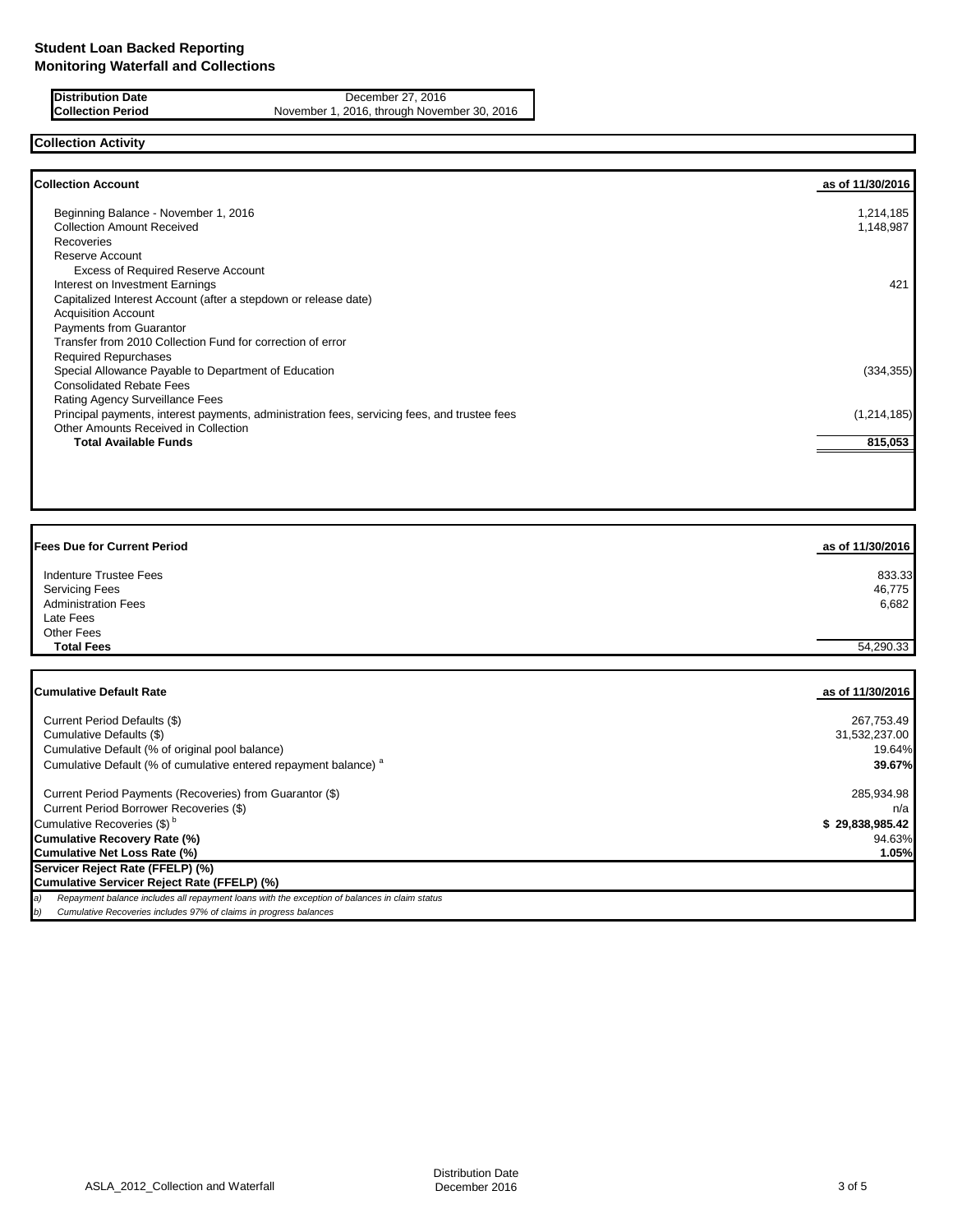**Waterfall Activity**

| <b>Waterfall for Distribution</b>                                                         | <b>Amount Due</b> | <b>Amount Remaining</b> |
|-------------------------------------------------------------------------------------------|-------------------|-------------------------|
| <b>Total Available Funds</b>                                                              |                   | 815,053                 |
| First: Payments made under any Joint Sharing Agreement                                    |                   |                         |
| <b>Second: Trustee Fees</b>                                                               | 833.33            | 814,219                 |
| Third: Servicing Fees and Backup Servicing Fees                                           | 46,775            | 767,444                 |
| <b>Fourth: Administration Fees</b>                                                        | 6,682             | 760,762                 |
| <b>Fifth: Noteholder Interest</b>                                                         | 68,108.54         | 692,654                 |
| Sixth: Reinstate the balance of the Reserve Fund up to the Specified Reserve Fund Balance |                   |                         |
| Seventh: Noteholder Principal, until paid in full                                         | 692,654.13        | (0)                     |
|                                                                                           |                   |                         |

| <b>Principal and Interest Distributions</b>    | <b>Class A-1</b> |
|------------------------------------------------|------------------|
| <b>Quarterly Interest Due</b>                  | 68,108.54        |
| <b>Quarterly Interest Paid</b>                 | 68,108.54        |
| <b>Interest Shortfall</b>                      |                  |
| Interest Carryover Due                         |                  |
| Interest Carryover Paid                        |                  |
| Interest Carryover                             |                  |
| <b>Quarterly Principal Distribution Amount</b> | 692,654.13       |
| <b>Quarterly Principal Paid</b>                | 692,654.13       |
| Shortfall                                      |                  |
| <b>Total Distribution Amount</b>               | 760,762.67       |
|                                                |                  |